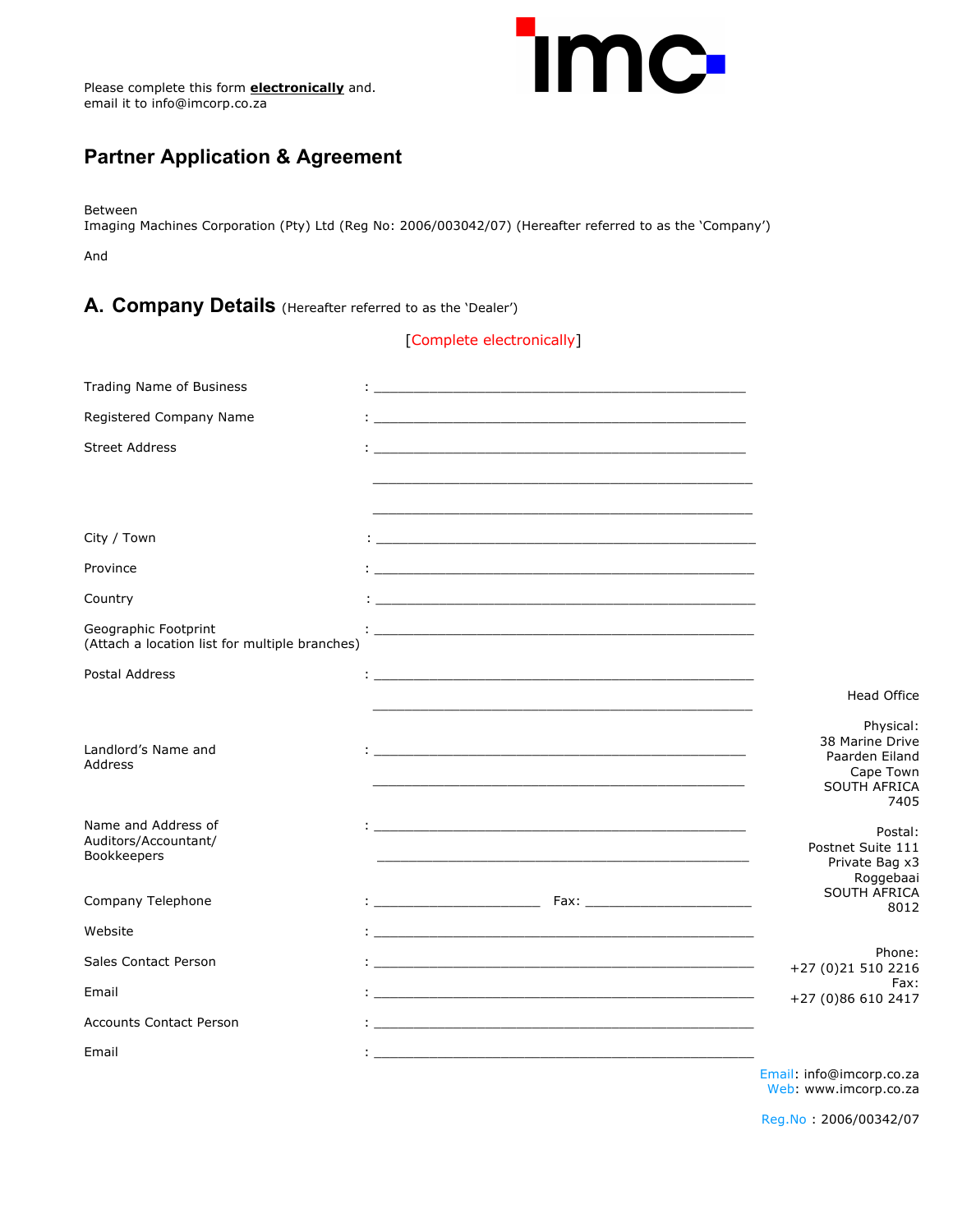

| Company Reg. Number         |                               |                                                |  |
|-----------------------------|-------------------------------|------------------------------------------------|--|
| VAT Reg. Number             |                               |                                                |  |
| <b>Business Description</b> |                               |                                                |  |
| <b>Holding Company</b>      |                               |                                                |  |
| Date established            |                               |                                                |  |
| <b>Business Type:</b>       | Partnership<br>Public Company | □ Private Company<br>$\Box$ Closed Corporation |  |

# **B. Banking Details**

| Bank                  |                                                           |
|-----------------------|-----------------------------------------------------------|
| <b>Branch</b>         | <u> 1989 - Jan Berlin, Amerikaansk politiker († 1908)</u> |
| <b>Branch Code</b>    |                                                           |
| <b>Account Holder</b> |                                                           |
| <b>Account Number</b> |                                                           |

## **C. Trade References**

| Name: | Phone: |
|-------|--------|
| Name: | Phone: |
| Name: | Phone: |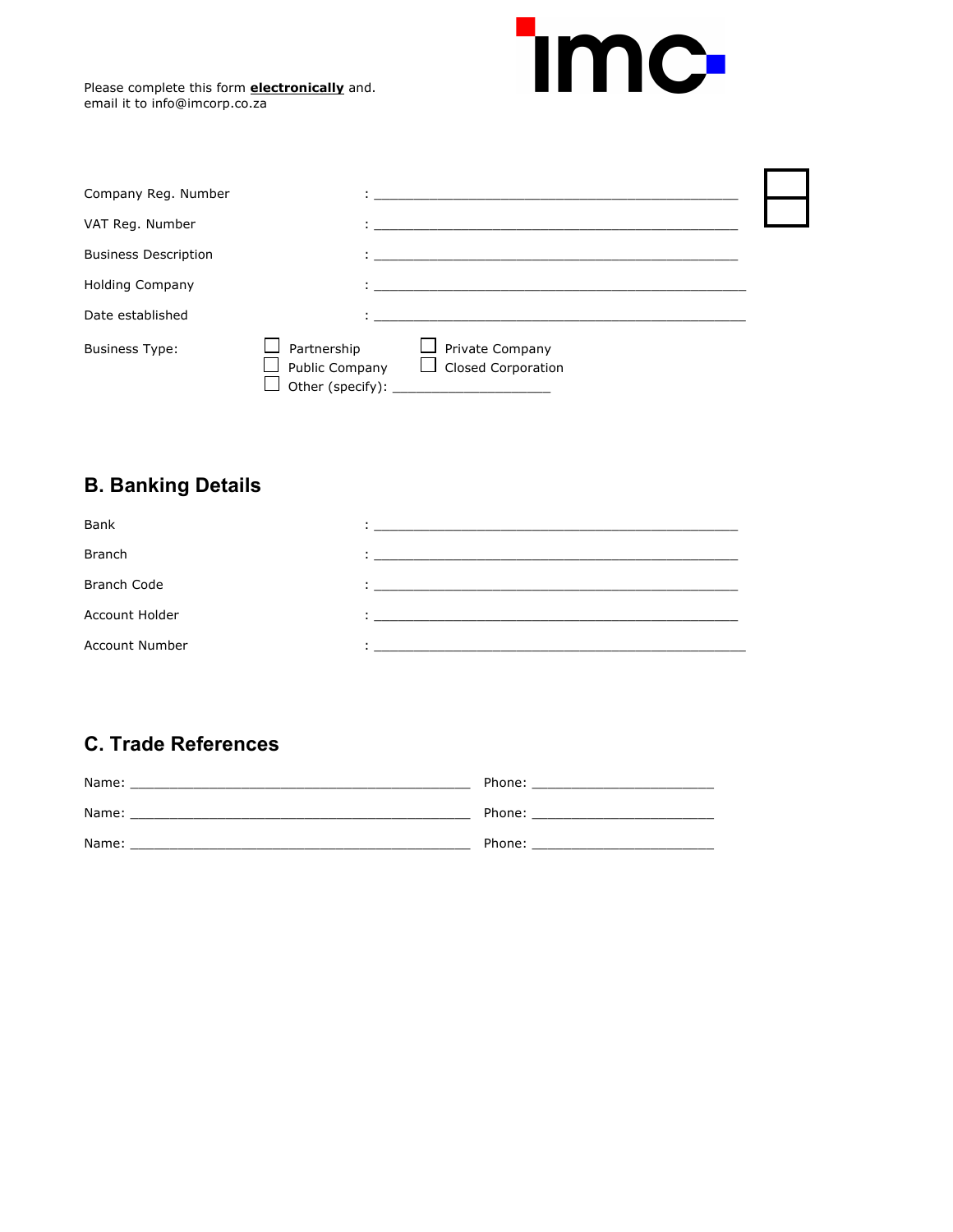

# **D. Directors / Members / Shareholder**

| <b>Full Name</b>           |                                                                                                                             |
|----------------------------|-----------------------------------------------------------------------------------------------------------------------------|
| <b>Residential Address</b> |                                                                                                                             |
| ID Number / Passport       |                                                                                                                             |
| Position                   | <u> 1986 - Johann Stein, marwolaethau a bhann an t-Amhair Aonaichte ann an t-Amhair Aonaichte ann an t-Amhair Aon</u>       |
| Professional Qualification | <u> 1980 - Johann Johann Stoff, deutscher Stoff und der Stoff und der Stoff und der Stoff und der Stoff und der S</u>       |
| Years in Sales             | the company of                                                                                                              |
|                            |                                                                                                                             |
| <b>Full Name</b>           |                                                                                                                             |
| <b>Residential Address</b> |                                                                                                                             |
| ID Number / Passport       | <u> 1980 - Johann Johann Stoff, deutscher Stoff und der Stoff und der Stoff und der Stoff und der Stoff und der S</u>       |
| Position                   | <u>.</u><br>1. marca – Jacob Barnett, marca anticologista e al contenente del contenente del contenente del contenente del  |
| Professional Qualification |                                                                                                                             |
| Years in Sales             |                                                                                                                             |
|                            |                                                                                                                             |
| <b>Full Name</b>           | the contract of the contract of the contract of the contract of the contract of the contract of                             |
| <b>Residential Address</b> | <u>.</u><br>1. marca – Jacob Barnett, amerikansk politik, fizik amerikansk politik, fizik amerikansk politik, fizik amerika |
| ID Number / Passport       | and the state of the state of the state of the state of the state of the state of the state of the                          |
| Position                   |                                                                                                                             |
| Professional Qualification |                                                                                                                             |
| Years in Sales             | and the company of                                                                                                          |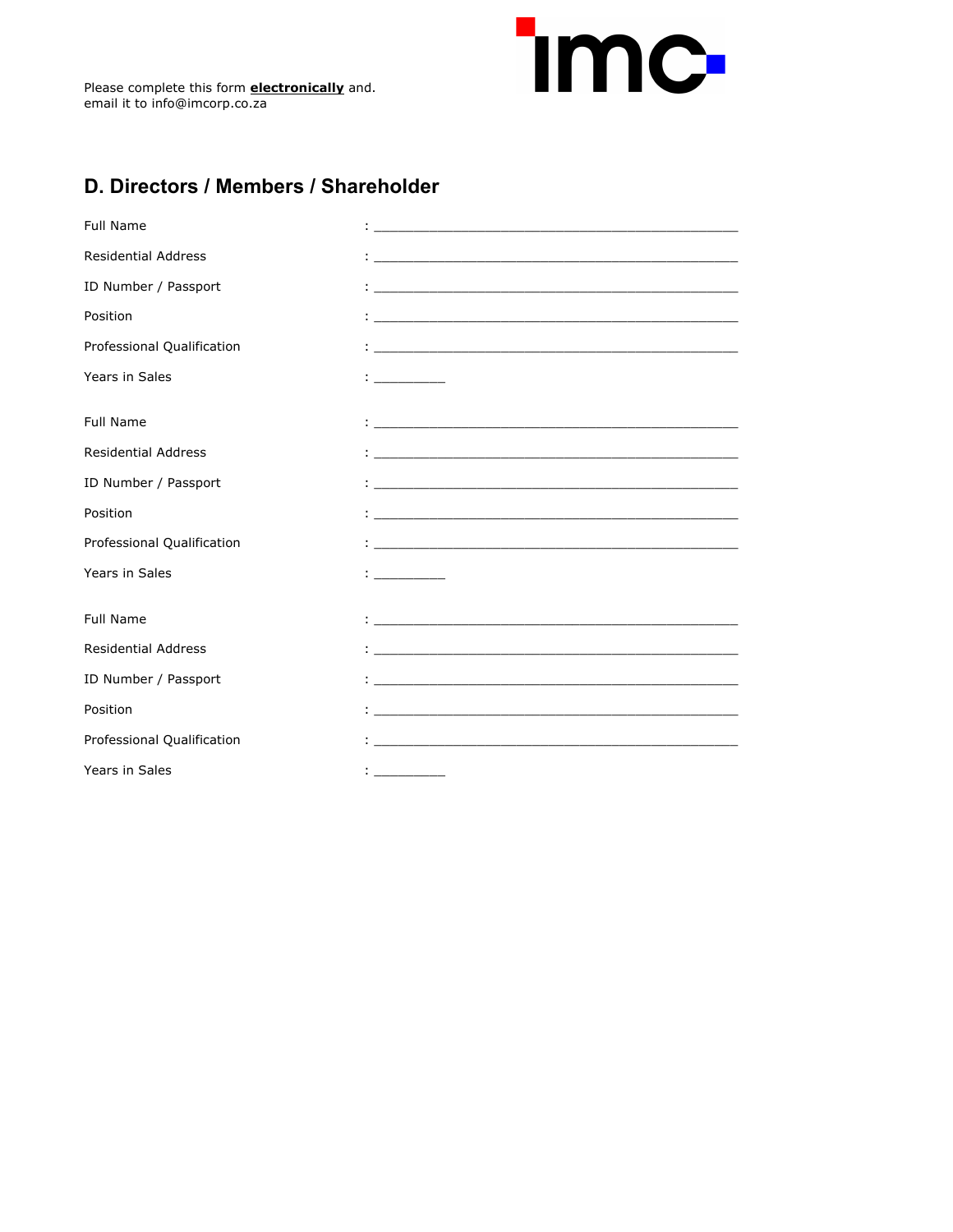# mc

#### **General Terms and Conditions of Sale**

The Company is the importer and supplier of Avision, Iris, Zeutschel, Inotec, Mekel, SMA, Microtek and ElarScan products

The dealer applicant is desirous of being appointed as a non-exclusive dealer of the Company to market and sell the company's products

1. All sales between the Company and the dealer shall be subject to these terms and conditions.

2. This agreement shall constitute the whole agreement between the parties and no amendment, alteration, addition or variation shall be of any force or effect unless reduced to writing and signed by both parties.

3. The dealer agrees that no undertaking or presentation of warranty, either explicitly or impliedly given orally or in writing which is not contained in this agreement shall be of any force or effect or binding against the company in any way.

4. No agent or employee of the company shall have the company's authority to alter or vary these conditions without the specific authorisation of a resolution of the board of directors of the company.

5.The purchase price in respect of all goods sold and delivered by the company to the dealer shall be paid in full prior to delivery. Payment shall be made strictly in accordance with the invoice presented to the dealer and shall be free of any deductions. Payment terms are strictly cash on confirmation of order. Payment can be made directly into Imaging Machines Corporation bank account, with banking clearance required prior to shipping of any items on the order. Post-dated cheques will not be accepted as payment.

6.The dealer hereby declares that no cheques will be issued in payment unless there are sufficient funds available and that such funds will remain available in order that all cheque payments will be honoured and that under no circumstances will any cheque be stopped.

7. Ownership to and in the products ordered remain vested in Imaging Machines Corporation until payment for the said order has been received and confirmed in full. Risk will pass immediately on delivery of the ordered products.

8.This agreement will commence on the date of signature by the company and will continue indefinitely thereafter unless it is terminated for reasons set out below. The company will be entitled to terminate this agreement immediately upon notice in writing to the dealer:

- If there is no activity in the account for a period of six months
- If the dealer fails to pay the company by the due date, any money due to the company in terms of this agreement
- If the dealer does anything in contemplation of insolvency or a material change occurs in the management or control of the dealer's business; or
- If the dealer fails to ensure that its business conforms to reasonable industry standards of business ethics or quality of service.
- A judgment is taken against the dealer and remains unpaid for a period in excess of 14 days
- The dealer breaches any other term of this agreement and fails to remedy such defect within 7 days written notice hereof

9. A certificate issued by the company shall be prima facie proof of the indebtedness of the dealer and shall be sufficient for the purpose of obtaining summary judgement or provisional sentence.

10. Should any dispute arise between the company and the dealer, the dealer hereby consents to the jurisdiction of the Magistrate's court or the High Court of South Africa.

11. The dealer agrees to pay the legal costs of the attorney and own client scale in the event of the company having to take legal steps to recover the indebtedness that the dealer may have to the company.

12. The dealer shall be liable to the company for interest, on all overdue accounts, at the rate of 2% (two per centum) above the prime lending rate of ABSA Bank Limited from time to time and agrees that such interest rate will accrue on all arrears amounts as from the date of invoice.